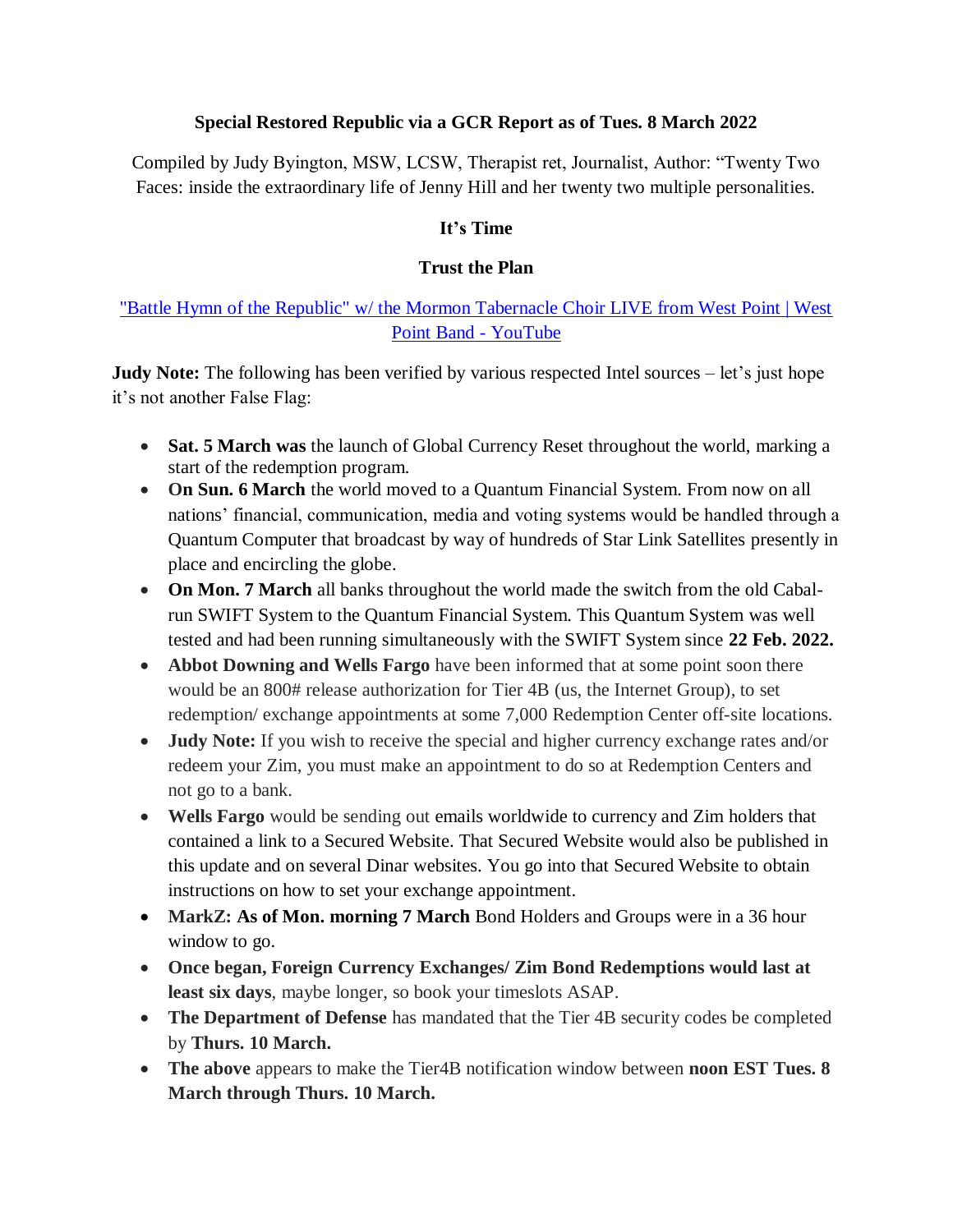**A. Judy Note:** So, which headline should I pick for today?

- **That yesterday Russian Intelligence in the Ukraine** uncovered that the Cabal had long planned a major False Flag Event for **Tues. 8 March**?
- **Was that imminent Event really not a False Flag,** but the release of biological warfareinfected fleas on the planet from one of the 30 bio-weapons labs in Ukraine funded by the CIA and Pentagon? – that were recently destroyed by the Nazi Ukraine authorities because the Russian Military was headed their way?
- **Or, do we have a different False Flag incoming today?** and could the reason for that False Flag by the Cabal have a purpose to stop the Internet being removed on **Thurs. 11 March** (as Putin announced yesterday) because then not only would the Cabal's last source of income - Bitcoin Blockchain - stop synchronizing in the event of an Internet shutdown, but all their False News outlets and Social Media including Google that drives the Cabal Agenda, would be destroyed?
- **Or, perhaps I could talk about the perks Russia** would be getting for destroying close to 30 Cabal-CIA funded bio-weapon labs in the Ukraine that were about to unlease multiple viruses on the general public and rescuing children, arresting perps, from a Biden-owned Nazi Ukraine Human and Sex Trafficking ring. Sanctions on Russia by New World Order countries for "invading" the Nazi run Ukraine would soon result in loss of the Petro Dollar and be a final nail in the coffin for a crash of the World Markets, not to mention the perk of closures of 830 Illuminati-owned Russian McDonalds which, like McDonalds across the globe, were serving hamburgers made of the meat of children, plus the great perk of Russia being the first nation to go on the gold standard of the Global Currency Reset.
- **Or, should today"s headline read that in a couple of days on Thurs. 11 March** we get Quantum Starlink Internet, along with the regulation of 209 nation's gold/ asset-backed currencies trading on a one to one with each other?
- **Or, should the headline be that Pfizer vaccine documents court-ordered released on 1 March** proved that the US federal government paid media outlets to push the Covid-19 Jab even though there was no medical evidence to support the vaccine mandates?
- **– mandates on vaccines that Pfizer"s own documentation showed nine pages of serious adverse health side effects including the deaths of every 17th person jabbed** in Pfizer's own research done prior to CDC approval that they paid millions to get?
- **– mandates that were being so fought by Patriots across the nation that they were supporting 70+ miles of the Trucker Freedom Convoy** encircling the Washington DC Beltway today?
- **– a Washington DC that has been deserted** with a ten foot high barbed wire fence guarded on the inside around an empty White House since a comatose Biden played his part in his fake inauguration partially filmed on a Hollywood stage?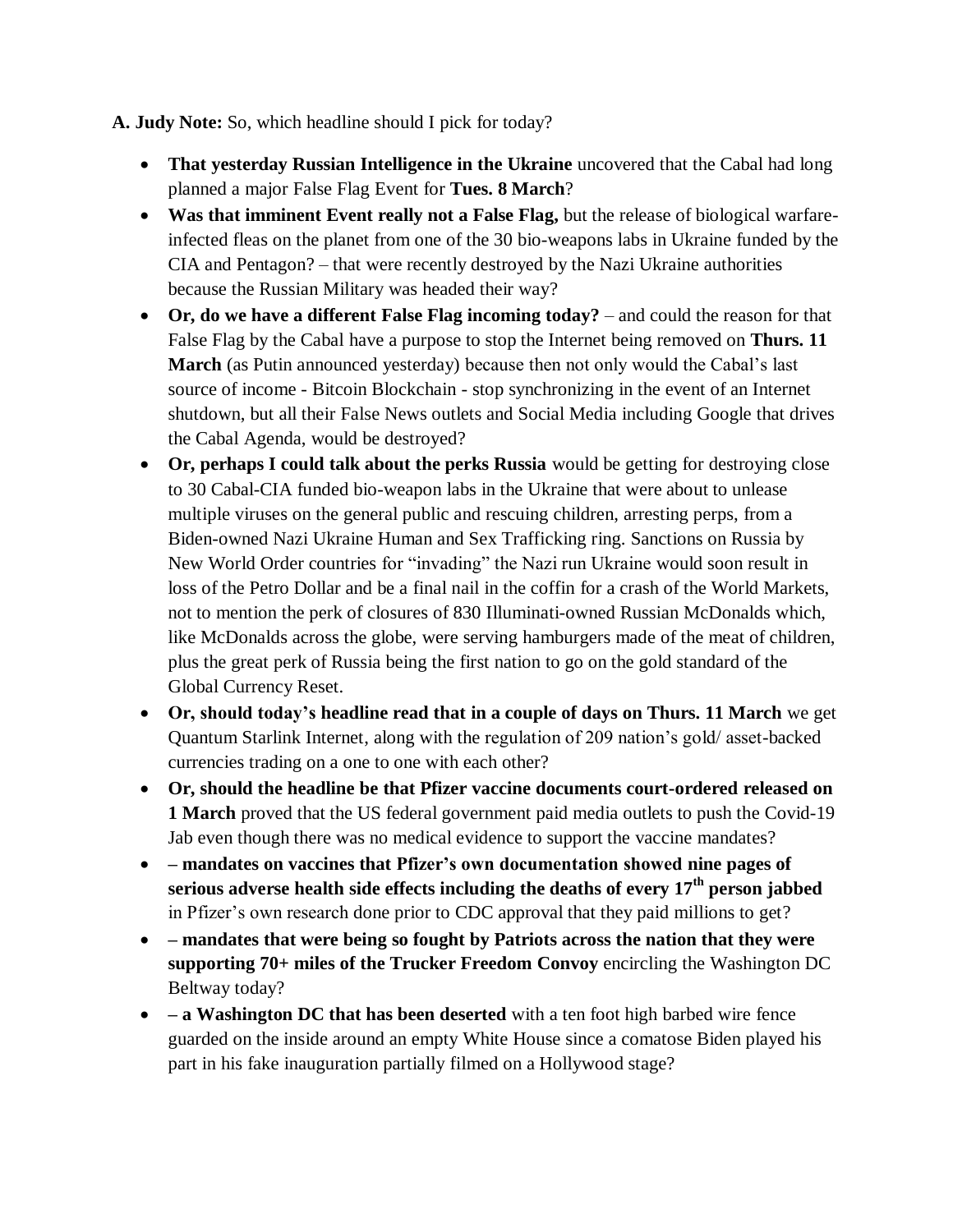- **Or, should I emphasize that it was rumored that with shutdown of the Internet**, all phones would be cut off? Think Satellites and Internet Cables being cut – because we were getting new Quantum Phones. Think Tesla.
- **Or, would it be more important that the general public know** that the Alliance was advising to download Signal App as "you would need it during the Storm."
- **Wow. It"s hard to choose.**

# **B. Whiplash347 Three Day Event, Ten Days of Darkness:**

- **A worldwide Blackout** was part of the US Space Force Trump Card.
- **It should be a quick change over** to Tesla Free Energy. See Texas Tower & Tesla Battery Installations – needed power for the Emergency Broadcast System.
- **Ten Days of Disclosure:** 3 x 8hr Movie 24/7 for 10 days in many languages.
- **No Texts or Phone Calls.**
- **No Internet** while Operation Mockingbird being wiped, (rebooted) and Project Odin Starlink Internet coming Online.
- **Just Signal App** Highly Encrypted Mil App connected to the Military Satellite download in Play Store. Signal was no longer controlled by the CIA, but by the White Hat Military Intelligence, NSA.
- **The Turksat Rocket** was a Military Satellite for Military Comms to TVs and Radios for Europe, Africa, the Mid East and Asia.
- **Get all of your photos off Facebook,** Twitter, Insta etc. as they were going away and never returning.
- **The new platforms were controlled** by Trump/White Hats/Space Force etc.
- **Before phones were disabled** all phones worldwide would receive seven messages from President Trump.
- **Market crash, then a transfer of wealth.**

# **C. Whiplash347: Project Odin and the Quantum Financial System**

- They will announce the Queen's death. For three days plus ten days of mourning everything stops in a "Bay of Pigs" Scenario.
- **To do the QFS transfer,** all Banks and Stock Markets across the world will close. They have 3 to 5 days to do the transfer: [https://www.google.com.au/amp/s/www.businessinsider.com/what-happens-when-queen](https://www.google.com.au/amp/s/www.businessinsider.com/what-happens-when-queen-elizabeth-ii-dies-king-charles-2018-6%3famp)[elizabeth-ii-dies-king-charles-2018-6%3famp](https://www.google.com.au/amp/s/www.businessinsider.com/what-happens-when-queen-elizabeth-ii-dies-king-charles-2018-6%3famp)
- **You will need some cash out** as ATM's/EFTPOS machines will go down.
- **They will kill the Internet** (Putin announced that would happen **Thurs. 11 March**), then announce the Queen's death, followed by a Bay Of Pigs-like three day weekend war during Ten Days of Darkness and Emergency Broadcast System release, Global Currency Reset and bombings of 34 Satanic buildings globally.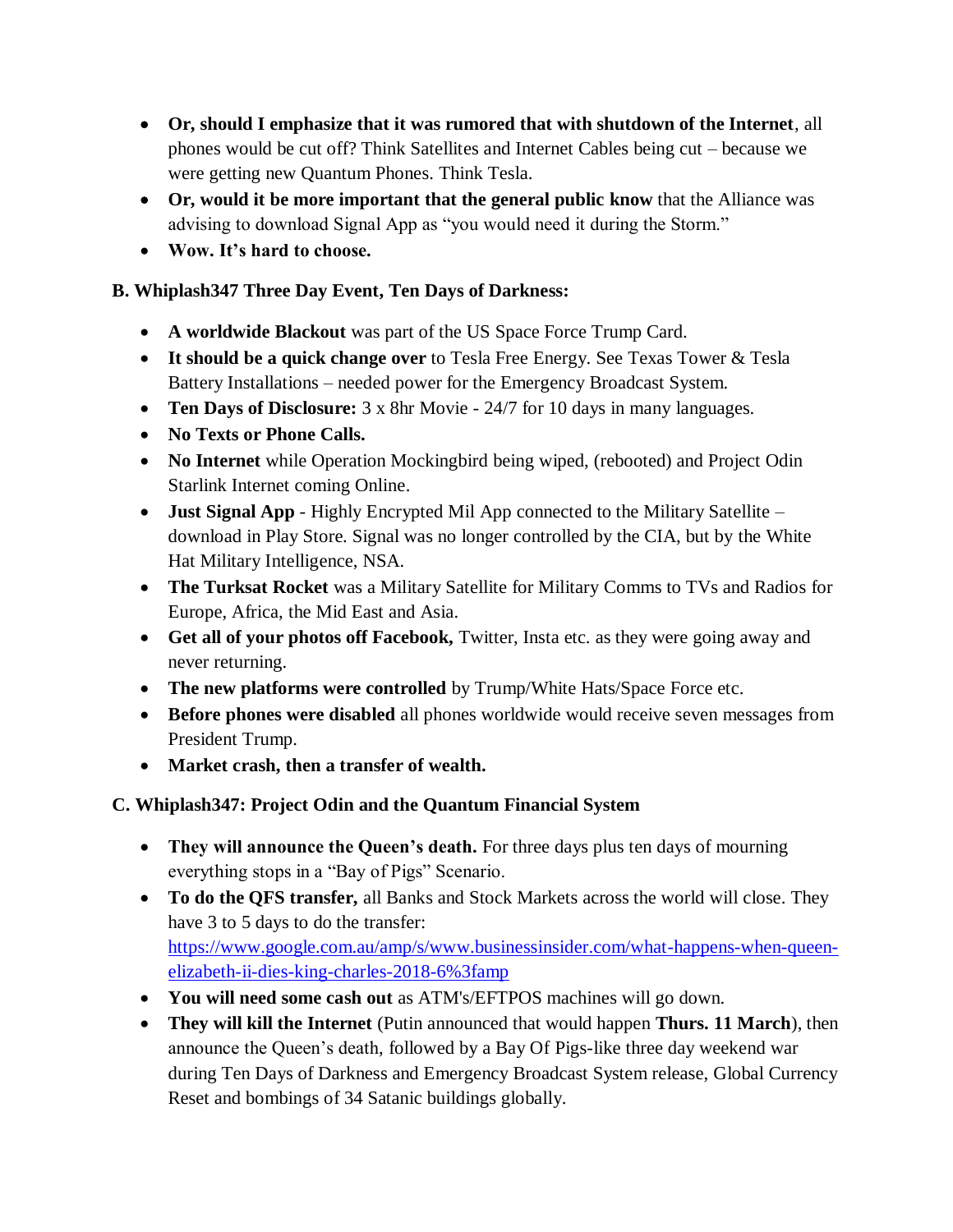- **Whiplash347, JFK Jr.:** Taking out naZi Zionist. One in the same and they just don't know. Operation Z. Israel is last. Zion is last. Zion Wuhan/ Big Pharma/ 3GD. Rods Incoming. Paris shooting arrow into Achilles.
- **Zero Day was Fri. 11 March** when Russia disconnected from the SWIFT system and the Petro Dollar went down – unable to recover from events of this **past week**. By **Saturday-Sunday 12, 13 March** the associated worldwide economic problems with oil were bound to appear and shatter the Markets for a potential **Mon. 14 March crash** – just in time for the **Ides of March 15** when traditionally debts were to be settled: <https://clifhigh.substack.com/p/zero-day>

### **D. International Child Sex Trafficking:**

- **Pedophile convicted of rape and sexual activity of a child:**  <https://uk.style.yahoo.com/paedophile-convicted-rape-sexual-activity-092349967.html>
- **Prince Andrew, Jeffrey Epstein Documentary "Prince and the Pedophile" Sold to Italy by Beyond Rights:** [https://variety.com/2022/tv/news/prince-andrew-jeffrey](https://variety.com/2022/tv/news/prince-andrew-jeffrey-epstein-documentary-italy-sales-1235197658/)[epstein-documentary-italy-sales-1235197658/](https://variety.com/2022/tv/news/prince-andrew-jeffrey-epstein-documentary-italy-sales-1235197658/)
- **Taiwan** housed a major human trafficking network that sat in the middle of the South China Sea, Philippine Sea, North China Sea and Indonesia trading route down to Australia. Taiwan has been the hub of human trafficking and sex trade into China for hundreds of years and more recently, housed Organ harvesting networks. The Rothschilds and Rockefellers banking systems created a larger network of investments into Taiwan in the past 60 years and created a power house of electronic chipping supplies and money laundering networks in all countries through the computer, digital industries worldwide and shipping ports that moves their human trafficking networks.

#### **E. Global Financial Crisis:**

- **There will be more disruptions in the financial system** as backend changes are implemented with QFS. The most recent is the Mastercard situation in the UK. Mastercards were not working across the UK, creating chaos for credit and debit card users. [https://www.express.co.uk/life-style/science-technology/1576075/mastercard](https://www.express.co.uk/life-style/science-technology/1576075/mastercard-debit-credit-card-not-working-outage-cant-pay)[debit-credit-card-not-working-outage-cant-pay](https://www.express.co.uk/life-style/science-technology/1576075/mastercard-debit-credit-card-not-working-outage-cant-pay)
- **Credit Suisse's Pozsar says commodities crisis** could weaken Eurodollar, boost Yuan: [http://www.reuters.com/article/ukraine-crisis-yuan-credit-suisse](http://www.reuters.com/article/ukraine-crisis-yuan-credit-suisse-idUSKBN2L50IN?utm_source=34553&utm_medium=partner)[idUSKBN2L50IN?utm\\_source=34553&utm\\_medium=partner](http://www.reuters.com/article/ukraine-crisis-yuan-credit-suisse-idUSKBN2L50IN?utm_source=34553&utm_medium=partner)
- **Russian banks are switching to the Chinese Union Pay payment system.** Alfa Bank, Tinkoff and Sberbank announced that they will issue Union Pay cards (cooperates with 180 countries of the world) together with the Russian payment system MIR. Earlier it was known that Visa and Mastercard are ceasing their activities in the Russian Federation. Cards issued in Russia will not work outside the country, but will work inside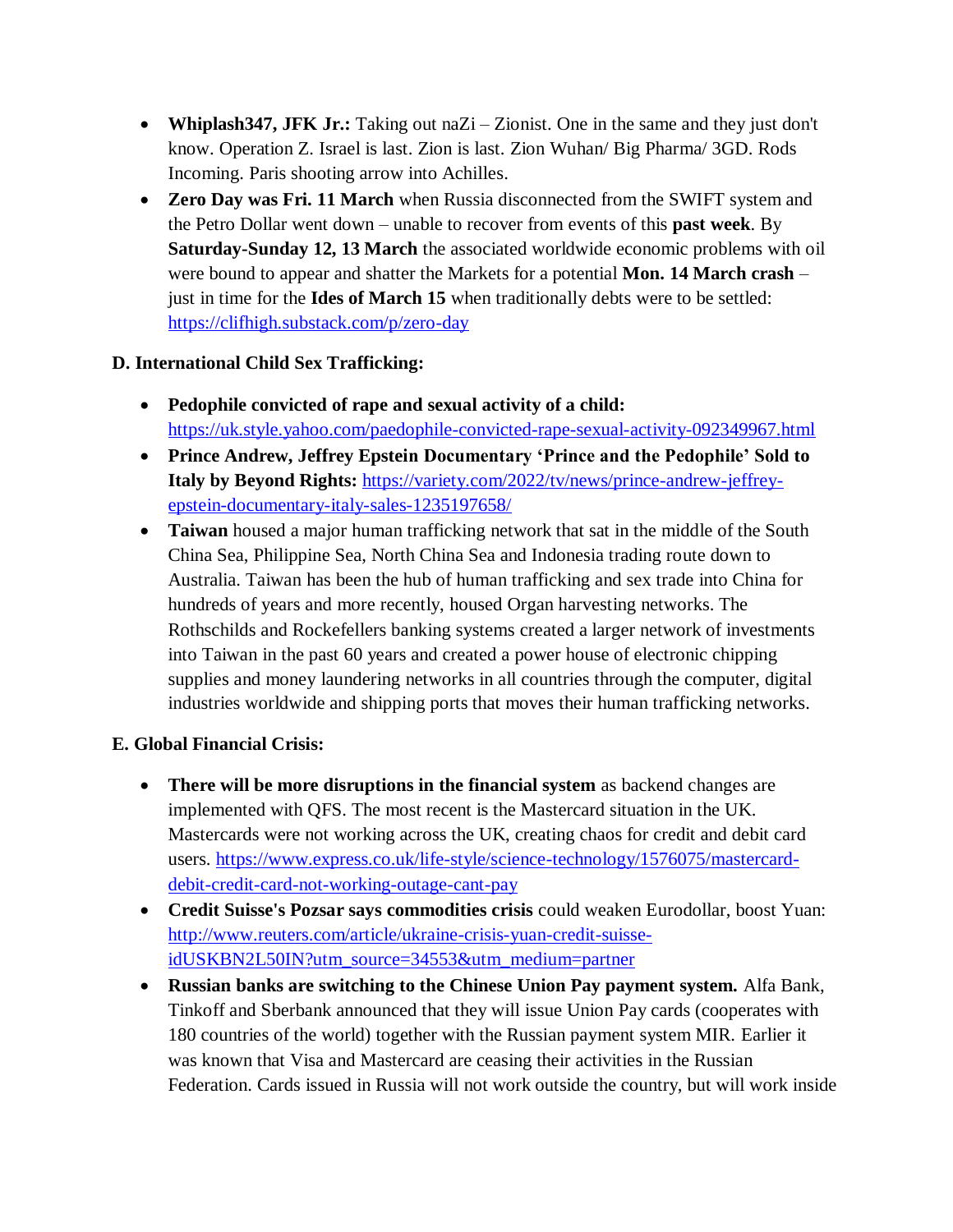Russia. [https://www.reuters.com/business/finance/russian-banks-rush-switch-chinese](https://www.reuters.com/business/finance/russian-banks-rush-switch-chinese-card-system-2022-03-06/)[card-system-2022-03-06/](https://www.reuters.com/business/finance/russian-banks-rush-switch-chinese-card-system-2022-03-06/)

- **Crude prices surge as US** expected to ban Russian oil. Price of a barrel reached \$129.92 at 1430 GMT.
- **The price of gas in Europe** is already more than \$4,000 per thousand cubic meters.
- **Scholz:** "The EU's energy needs cannot be met without Russian imports, so we do not plan to suspend it."
- **Johnson:** "It's impossible to just stop using oil and gas overnight, even from Russia."
- **Hungary** is against the embargo. The country is already shouting that they have become a victim of sanctions.
- **US:** For the first time since 2008, the average price of gasoline in the United States reached \$4 per gallon and \$5 per gasoline.
- **Italy:** A liter of gasoline in Italy now costs 2.24 euros.
- **France:** Residents of France have already been warned that they should try to reduce energy costs, said French Economy Minister Bruno Le Mer.
- **US Climate Representative and member of the Cabal John Kerry:** "Due to anti-Russian sanctions, we will have to live with higher energy costs for some time"
- **China:** Shares of Rusal in Hong Kong soared by 34% amid rising aluminum prices. The growth of the Russian company's securities occurred precisely against the background of the renewal of the historical maximum by aluminum. The price of non-ferrous metal has risen above \$4,000 per ton.
- **Germany:** "Boycotting Russian oil and gas, we will get double-digit inflation": A German economist described how sanctions against Russia will turn out for Europe, there are two options - bad and absolutely bad.
- **Russia:** Putin is the first largest major country to pull away from the Society for Worldwide Interbank Financial Telecommunication (SWIFT) – a CIA-Rithschild-Rockefellers Deep State controlled banking system headquartered in Switzerland.
- **Russia** went back to Gold backed System that JFK and now Trump planned to create to bring the down Deep State Central World Banking System.
- **Collapse of the world markets** was happening faster than MSM could report or coverup. That's why you see in every country organizations backed by Elites asking for money for Nazi and Deep State controlled Ukraine donations.
- **Inflation is happening at an immense rapid speed** and picking up pace. Millions of top investors from around the world have sold off their stock and pulled money.
- **China's collapse in the world market** was purposely done to help collapse the Deep State system.
- **China:** An internal coup is silently taking place in the Chinese Communist Party.
- **China** is also headed to a full gold-backed standard.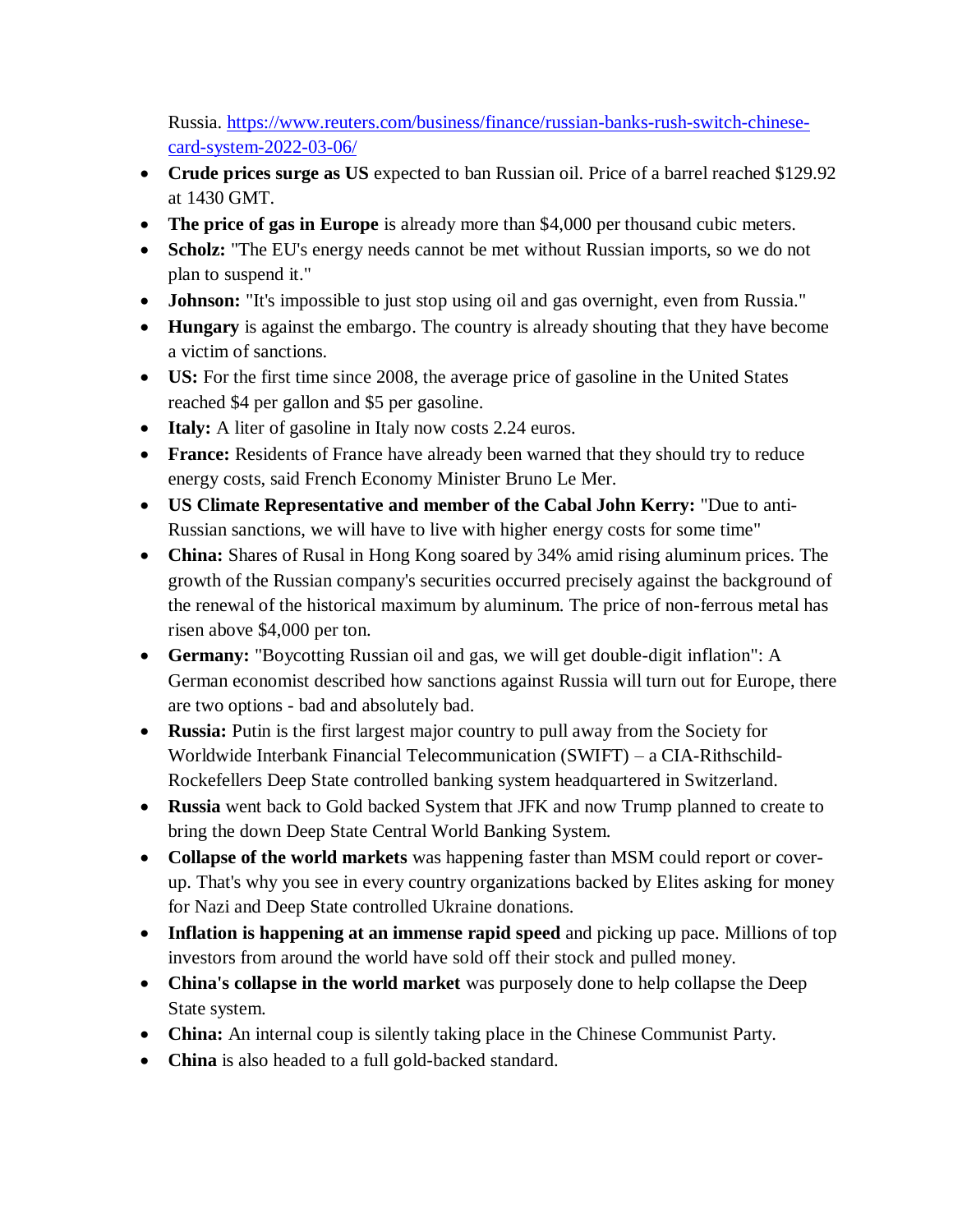- **Middle East:** Mohammed bin Salman of Saudi Arabia is uniting the Middle East and preparing them for a gold-backed precious metals banking system.
- **Each of these countries** mentioned and almost every nation, was in the middle of cleaning up their Deep State Cabal controlled country.

### **F. Covid/Vax Hoax:**

 **Australia:** Victorian man dies from Japanese encephalitis as authorities warn people to avoid mosquitos. Health authorities warn of serious risks of mosquito-borne disease as NSW and Queensland also report cases: [https://www.theguardian.com/australia](https://www.theguardian.com/australia-news/2022/mar/08/victorian-man-dies-from-japanese-encephalitis-as-authorities-warn-people-to-avoid-mosquitos)[news/2022/mar/08/victorian-man-dies-from-japanese-encephalitis-as-authorities-warn](https://www.theguardian.com/australia-news/2022/mar/08/victorian-man-dies-from-japanese-encephalitis-as-authorities-warn-people-to-avoid-mosquitos)[people-to-avoid-mosquitos](https://www.theguardian.com/australia-news/2022/mar/08/victorian-man-dies-from-japanese-encephalitis-as-authorities-warn-people-to-avoid-mosquitos)

### **G. Demonstrations and Freedom Convoy Rallies:**

- **Greece** in Thessaloniki, demonstrators burn the NATO flag during an anti-war rally.
- **70 miles of the People's Convoy for Freedom** from vaccine mandates were staying in Hagerstown, Maryland. The convoy gathered so many vehicles that parts of the convoy were forced to stay in neighboring towns at a distance of up to 30 miles. The convoy makes regular trips into the Washington DC Beltway.

#### **H. Global Food, Fuel and Goods Shortages:**

- Many foods  $\&$  sugar drinks will not be returning to shelves. For example, Heinz sauces (said to be infused with Adrenochrome).
- **Global crop collapse now a certainty... widespread famine irreversible.** A convergence of horrifying events have set into a motion an irreversible collapse of food production and crop harvests that will lead to global famine all the way through **2024.** These events cannot be stopped for the simple reason that plants take time to grow. Fertilizer prices have tripled and will likely go higher, especially as Russia has halted fertilizer exports and shut down natural gas pipelines to Western Europe. As a result, the fertilizer supply is growing scarce. About 5 billion people on the planet depend on fossil fuel-created fertilizer for their primary source of food. Food shelves are going to look downright frightening in **2022,** and for the shelves that actually have food, it's going to cost perhaps twice as much. Some items might see prices triple. **…** Brighteon

#### **I. The Real News for Tues. 8 March 2022:**

 **BREAKING: Truth Social – the censor free replacement for Facebook** – will have its own preferred user groups. All of you that will join our Telegram notification channel and share this post will be automatically marked as a preferred user after confirmation. Be part of the Team Trump- Truth Social is taking over!!! <https://t.me/TruthSocialAndroid>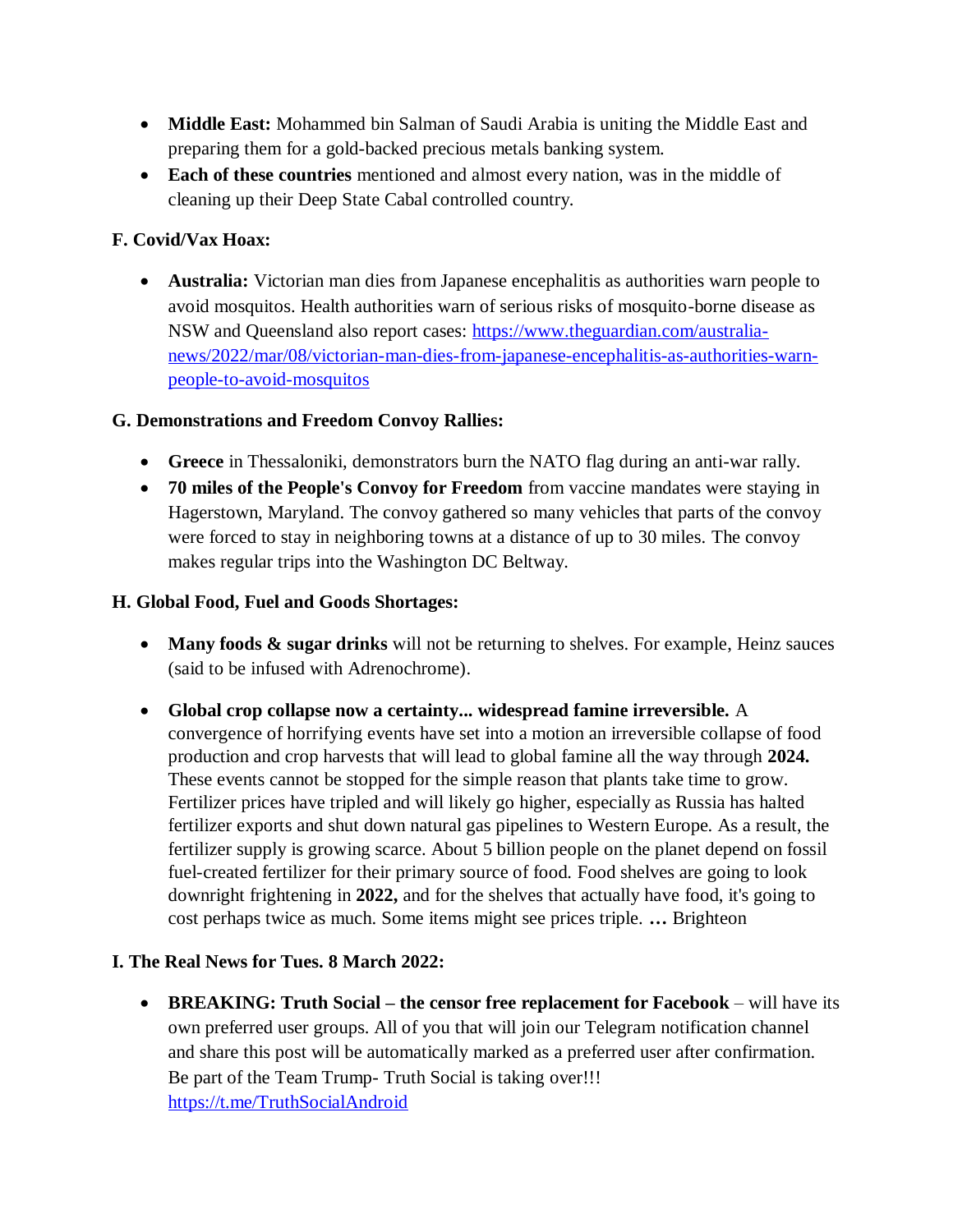- **Putin:** "The Ukrainian government is a part of the Deep State. We have to siphon off the swamp in Kyiv because in our opinion, Child Trafficking, Adrenochrome production and economic corruption are against human rights."
- **Ukraine:** "Documentation was received from employees of Ukrainian biological laboratories on the emergency destruction of especially dangerous pathogens of plague, anthrax, tularemia, cholera and other deadly diseases on 24 February. The emergency destruction of especially dangerous pathogens on 24 February was required to prevent the disclosure of facts of violations by Ukraine and the United States of Article I of the Biological and Toxin Weapons Convention" - Russian Foreign Ministry's statement.
- **China** just demanded that NATO declassify the details of the Biological Weapons Laboratories operating in Ukraine. The Chinese Foreign Ministry called on the United States to explain the presence of such facilities in Ukraine and publicly release intelligence on the viruses that were developed there.
- **FBI: Ragnar Locker Ransomware Hacker group** has breached the networks of at least 52 organizations from multiple US critical infrastructure sectors: [https://www.bleepingcomputer.com/news/security/fbi-ransomware-gang-breached-52-us](https://www.bleepingcomputer.com/news/security/fbi-ransomware-gang-breached-52-us-critical-infrastructure-orgs/)[critical-infrastructure-orgs/](https://www.bleepingcomputer.com/news/security/fbi-ransomware-gang-breached-52-us-critical-infrastructure-orgs/)
- **In 1994**, as part of the New World Order Agenda, 160 Nations agreed to reduce the world population to 800 million by **2030.**
- **Federal Government Paid Media Outlets to Push COVID-19 Jab Propaganda; Including Fox News & Newsmax:** [https://welovetrump.com/2022/03/06/report-federal](https://welovetrump.com/2022/03/06/report-federal-government-paid-media-outlets-to-push-covid-19-jab-propaganda-including-fox-news-newsmax/)[government-paid-media-outlets-to-push-covid-19-jab-propaganda-including-fox-news](https://welovetrump.com/2022/03/06/report-federal-government-paid-media-outlets-to-push-covid-19-jab-propaganda-including-fox-news-newsmax/)[newsmax/](https://welovetrump.com/2022/03/06/report-federal-government-paid-media-outlets-to-push-covid-19-jab-propaganda-including-fox-news-newsmax/)
- **The CIA in Frankfurt, Germany** was raided by Q teams Seals & Delta and confiscated servers containing Intel proving 2020 Election Interference. General Flynn confirmed this as have others.
- **The CIA has seven huge, super-secret, global intelligence computer databases deep inside Central Intelligence Agency headquarters** that were named after the seven dwarfs in their Operation Snow White. The CIA funded Hollywood's Walt Disney and Hugh Hefner, among many other paid/controlled operations like Mockingbird, Honey Traps (Marilyn Monroe had Military clearance to California Military base). The CIA's Courtney Love also was placed as a low level CIA agent who ran drugs through the England punk scene and trafficked girls between Elites. The CIA super computers were hacked by U.S. Military Intelligence Battalions, who found files in the Snow White computers which connected to worldwide Child Trafficking and Elite rings, and connections between Epstein, Hollywood, Britney Spears, Hillary Clinton, Obama, world Elites, Facebook, Twitter and Google. …Whiplash347
- **Australian Sen. Alex Antic finds via FOIA requests there was no medical evidence to support mandates:** <https://youtu.be/E1MaIOlaj8Q>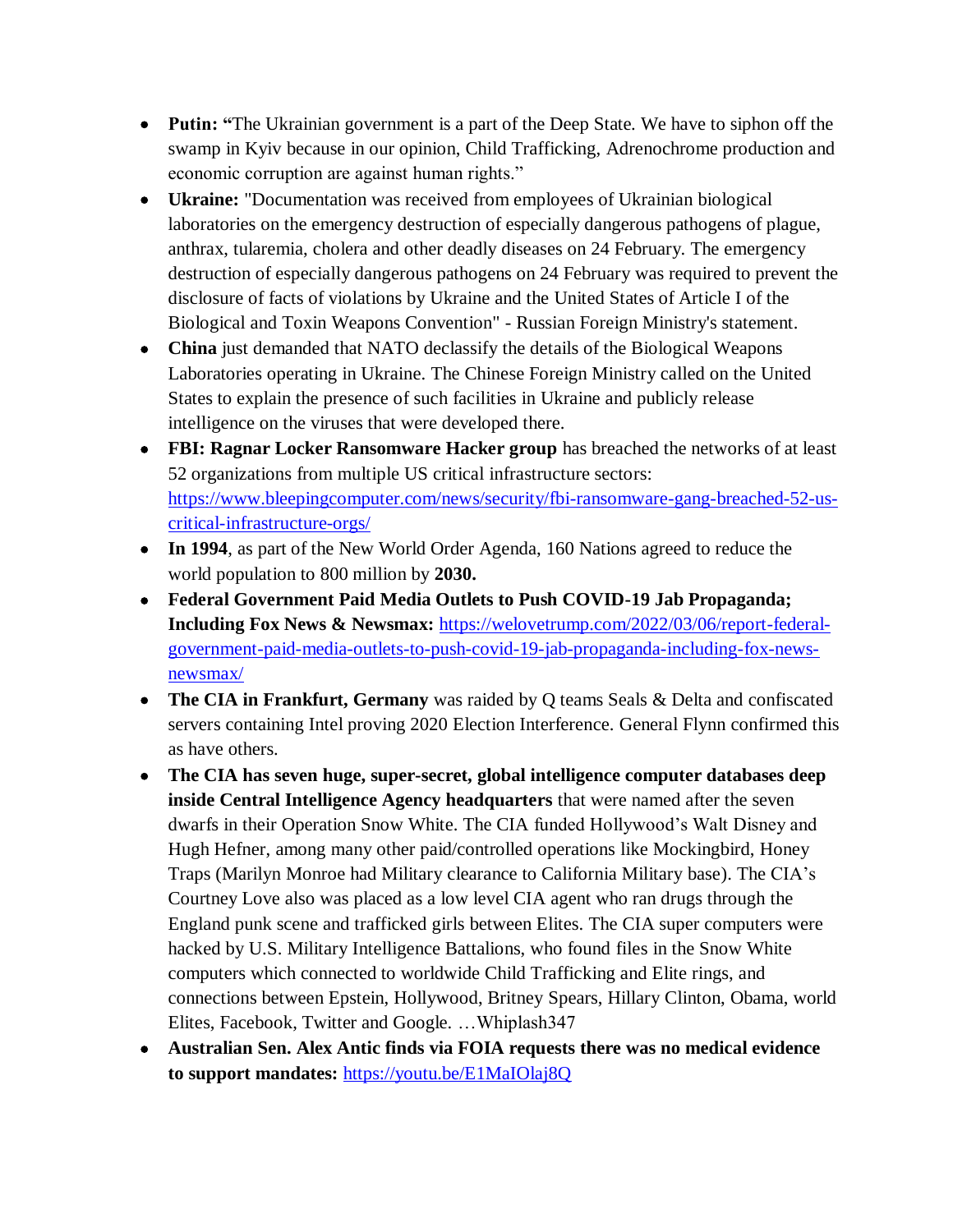- **A Large Scale False Flag Cyber-Attack Now Imminent?** A false flag attack on the US or Europe (or both) is now imminent, and what I mean by "false flag" is that the attack will be designed to benefit the globalists: [https://www.zerohedge.com/political/large](https://www.zerohedge.com/political/large-scale-false-flag-cyber-attack-now-imminent)[scale-false-flag-cyber-attack-now-imminent](https://www.zerohedge.com/political/large-scale-false-flag-cyber-attack-now-imminent)
- **Evidence of US-financed biological program in Ukraine revealed by Russian defense ministry:** <https://www.google.com/amp/s/tass.com/defense/1417951/amp>
- **On Thurs. 11 March** the Internet was being removed according to Putin in an address he gave on **Mon. 7 March.**
- **When the Internet goes down** all Mainstream and Social Media would go as well as Google etc. – and we get Quantum Starlink Internet with only "regulated" Precious Metal Currencies.
- **The Bitcoin Blockchain** would stop synchronizing in the event of an Internet shutdown.
- **All phones would be cut off.** Think Satellites and Internet Cables being cut. We are getting new Q Phones, or Quantum Phones Think Tesla P.I.
- **Download Signal App** as you will need it during the Storm. It is a highly encrypted Military App taken over by the White Hats. We would lose phone service during the Event + 10 Days of Disclosure and Whiplash347 felt it was pretty sure that the Military Satellite would keep Signal App going.
- **The International Court of Justice** will hold hearings on March 7 and 8 on the Ukraine conflict.
- **McDonald"s meat supplier was Keystone Foods –** which was recently found to be using human meat, mainly that of children, in their processing plant – another headliner that was kept out of the Mainstream Media. There was an ongoing FBI investigation in the US as McDonalds franchises began to close down worldwide. McDonalds was a big name in the Cabal: [https://www.mcdonalds.com/us/en-us/about-our-food/meet-our](https://www.mcdonalds.com/us/en-us/about-our-food/meet-our-suppliers/keystone-foods.html)[suppliers/keystone-foods.html](https://www.mcdonalds.com/us/en-us/about-our-food/meet-our-suppliers/keystone-foods.html)
- **HAARP (High-frequency Active Auroral Research Program)** is a geophysical weapon so powerful that it is considered a weapon of mass destruction using Weather modification & manipulation. H.A.A.R.P. is only one among many such installations across the globe's "Super DARN Highway," an array of High Frequency (HF) radars now covering most of the northern and southern hemispheres.

# **J. Vladimir Putin didn"t just invade Ukraine on 24/02/2022, he officially ended the petrodollar system.** Phil Seymour

• "How? Remember, Russians don't do anything without a plan. They & China have been prepping for this moment for years & are now ready: Russia has stated NATO expansion into Ukraine was a red line. They knew their invasion of Ukraine would be inevitable and would have strategized that the US/West's response would be SWIFT \$ system exclusions/sanctions.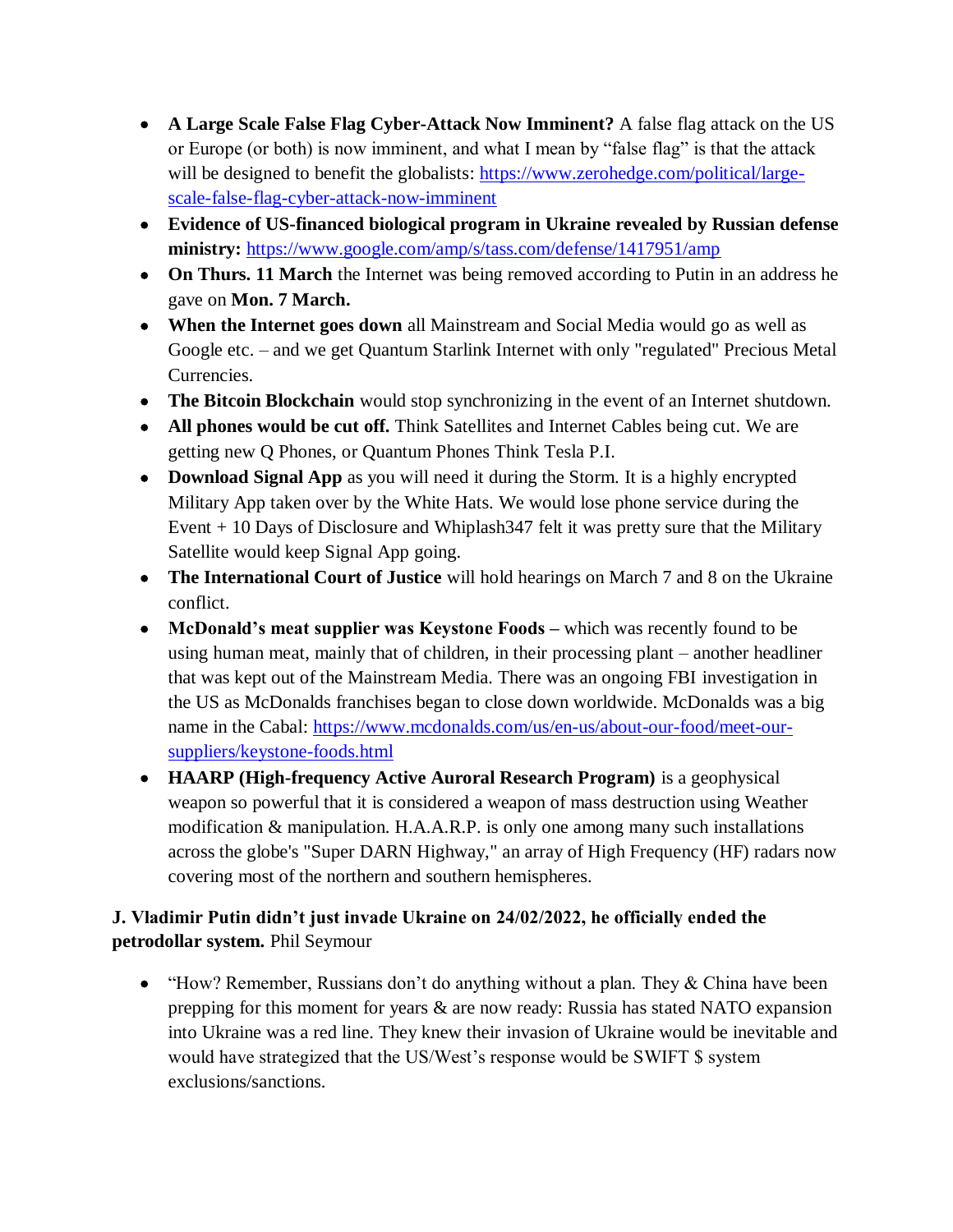- It is reasonable to expect that Russia's next step would have been to shut off oil/gas pipelines to Europe, as Russia has built up huge Yuan, gold & commodity reserves. This will cause massive price and supply disruptions (war level) to the western markets  $\&$ monetary system.
- For years Russia & China have looked for ways to re-monetize gold  $\&$  exit abuses of SWIFT system as a geopolitical tool against them, but how to do it, how to exit, without West declaring it an act of aggression or war against the West? This Ukraine invasion just accomplished that end for them. And the West is doing it themselves.
- Now, freed to declare themselves SWIFT system outcasts by the western govt hands, Russia can now say "we will turn oil pipelines back on, but not for dollars." Russia then declares that Europe or anyone that wants Russian oil (as of 3rd largest global producer) or Russian/Ukrainian wheat (1/4 of the world's production) must pay in gold, or use the ruble-yuan gold-backed payment system.
- Their leverage as an oil producer (who cuts off supply) will cause almost immediate price shocks to the western world. A good part of the population could immediately be unable to heat their homes. Almost equal to the oil shock they'd cause is their ability to cause food shortages and price spikes through the disruption of wheat production.
- Unmentioned in all this is China. Who has been silent & not condemned Russia? That means silent approval & cooperation. China will act to soak up Russian production of oil and wheat to soften the blow to their "strategic partner." This will again be through the Yuan-Ruble facility and at some point overtly-stated gold backing of that system by Russia and China.
- The West will of course declare those last two bullets as acts of global aggression and direct threats to the "world monetary system." At this point that there will be a clear fracture of the world's monetary system into two competing East/West structures, circling back to the initial point that the 50-year global petrodollar system has just officially been ended by Putin.
- If the above analysis is indeed correct, then the threat to the petro- \$ is no different to the time of Charles De Gaulle or Gaddafi, but on a larger scale. They can't remove Putin as easy as they did with previous leaders who challenged their fraudulent petrodollar monetary system."

### **K. Must Watch Videos:**

- **Ukraine On Fire & Revealing Ukraine – The Investigations That Followed – Oliver Stone Documentarie:** [https://thetruereporter.com/ukraine-on-fire-revealing-ukraine-the](https://thetruereporter.com/ukraine-on-fire-revealing-ukraine-the-investigations-that-followed-oliver-stone-documentaries-videos/)[investigations-that-followed-oliver-stone-documentaries-videos/](https://thetruereporter.com/ukraine-on-fire-revealing-ukraine-the-investigations-that-followed-oliver-stone-documentaries-videos/)
- **Mon. 7 March Update:** <https://www.bitchute.com/video/t7aHh9NfzwCb/>
- Simon Parkes Urgent Updates: Russia/Ukraine Truth, New Kingdom Age Coming (Must [See Video\) | Alternative | Before It's News \(beforeitsnews.com\)](https://beforeitsnews.com/alternative/2022/03/simon-parkes-urgent-updates-russiaukraine-truth-new-kingdom-age-coming-must-see-video-3768809.html)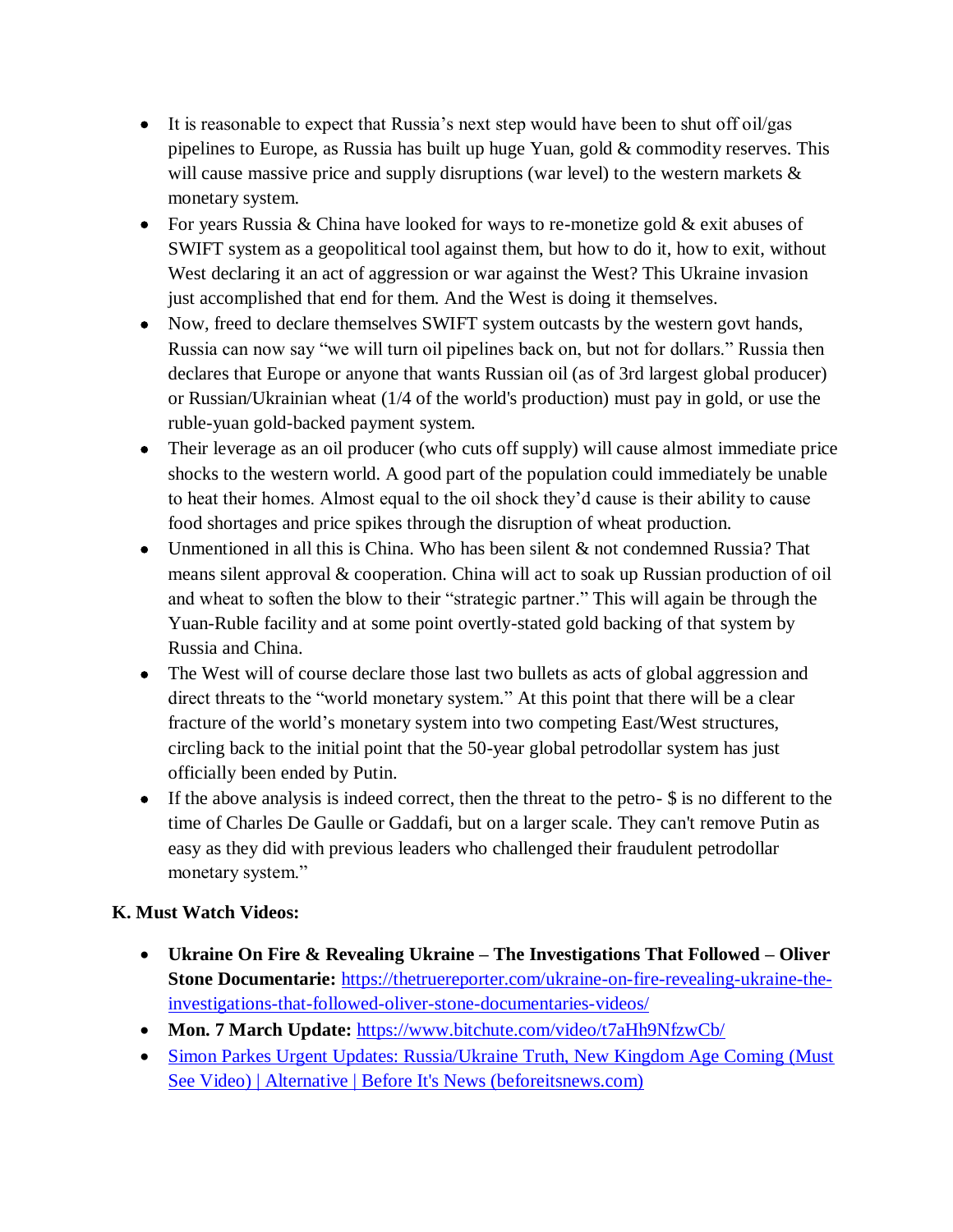- Scott McKay: Enormous Updates and Intel! (Video) | Alternative | Before It's News [\(beforeitsnews.com\)](https://beforeitsnews.com/alternative/2022/03/scott-mckay-enormous-updates-and-intel-video-3768813.html)
- X22Report [It's About To Happen! Treason! Optics & Backchannels Are Important! -](https://beforeitsnews.com/opinion-conservative/2022/03/x22report-its-about-to-happen-treason-optics-backchannels-are-important-must-video-3621397.html) Must Video | Opinion - [Conservative | Before It's News \(beforeitsnews.com\)](https://beforeitsnews.com/opinion-conservative/2022/03/x22report-its-about-to-happen-treason-optics-backchannels-are-important-must-video-3621397.html)
- [Trump Is Commander In Chief Anointed By God -](https://beforeitsnews.com/beyond-science/2022/03/trump-commander-in-chief-anointed-by-god-quantum-system-is-online-blackout-necessary-currency-reset-financial-crisis-2454381.html) Quantum System is Online Blackout Necessary - Currency Reset - Financial Crisis - [| Beyond Science | Before It's News](https://beforeitsnews.com/beyond-science/2022/03/trump-commander-in-chief-anointed-by-god-quantum-system-is-online-blackout-necessary-currency-reset-financial-crisis-2454381.html)  [\(beforeitsnews.com\)](https://beforeitsnews.com/beyond-science/2022/03/trump-commander-in-chief-anointed-by-god-quantum-system-is-online-blackout-necessary-currency-reset-financial-crisis-2454381.html)

**L. "Twenty Two Faces: inside the extraordinary life of Jenny Hill and her twenty two multiple personalities,"** by Judy Byington, Foreword by Dr. Colin A. Ross, M.D. [RAW: Dr.](https://robertdavidsteele.com/dr-colin-ross/)  Colin Ross – [Robert David Steele](https://robertdavidsteele.com/dr-colin-ross/)

**Jenny Hill's witness to a Satanic Child Sacrifice Rite: [Woman Sees Human Sacrifice -](https://www.youtube.com/watch?v=F626Lsrdwg4)** [YouTube http://www.youtube.com/watch?v=F626Lsrdwg4](https://www.youtube.com/watch?v=F626Lsrdwg4) **Judy Note:** YouTube has fixed these links so they don't work. I suggest you goggle to connect to the link, or better yet use DuckDuckGo.

WARNING: Jenny gave a graphic description about how she at the tender age of five, was raped, tortured, forced to view a Child Sacrifice and save for Divine intervention, was almost killed herself – not unlike the sordid experiences of thousands of other child victims of Satanic Worshippers. Perpetrators worshipping Satan appeared to be organized from the US Inc's CIA, Queen Elizabeth's, Illuminati Banking families' and Vatican's Ninth Circle Child Sacrifice Cult on down to the Clintons, Hollywood, Pizzagate and local teenage covens. They were funded by this same Cabal that ran our global monetary system – the very organization that was in the process of being brought down by activation of the Global Currency Reset. It's no wonder that President Trump has stated, "These people are sick."

### **M. Judy Note on the Satanic Ritual Abuse of Children in Your Neighborhood:**

**Since 1990** I have been doing investigations on the Satanic Ritual Abuse of children at the request of brave SRA Survivor-victims, who were witnesses to pedophile, torture and murder crimes of Satanic leaders and their covens. During this time I have found Satanists implanted in law offices, local police, county sheriff's offices and all the way up to the Attorney General Offices in my state and others and then the carnage went on to the internationally organized Ninth Circle Satanic Cult that runs out of the Vatican.

There's certainly no help from US or other nation's government agencies, including the FBI or CIA perpetrators. These legal entities successfully negate even the opening of cases of the ritual abuse and murder of children, let alone do valid investigations.

To be honest and to my knowledge there was no safe place on either a local, national or international level that has been set up to report Satanic Crime – likely the main reason why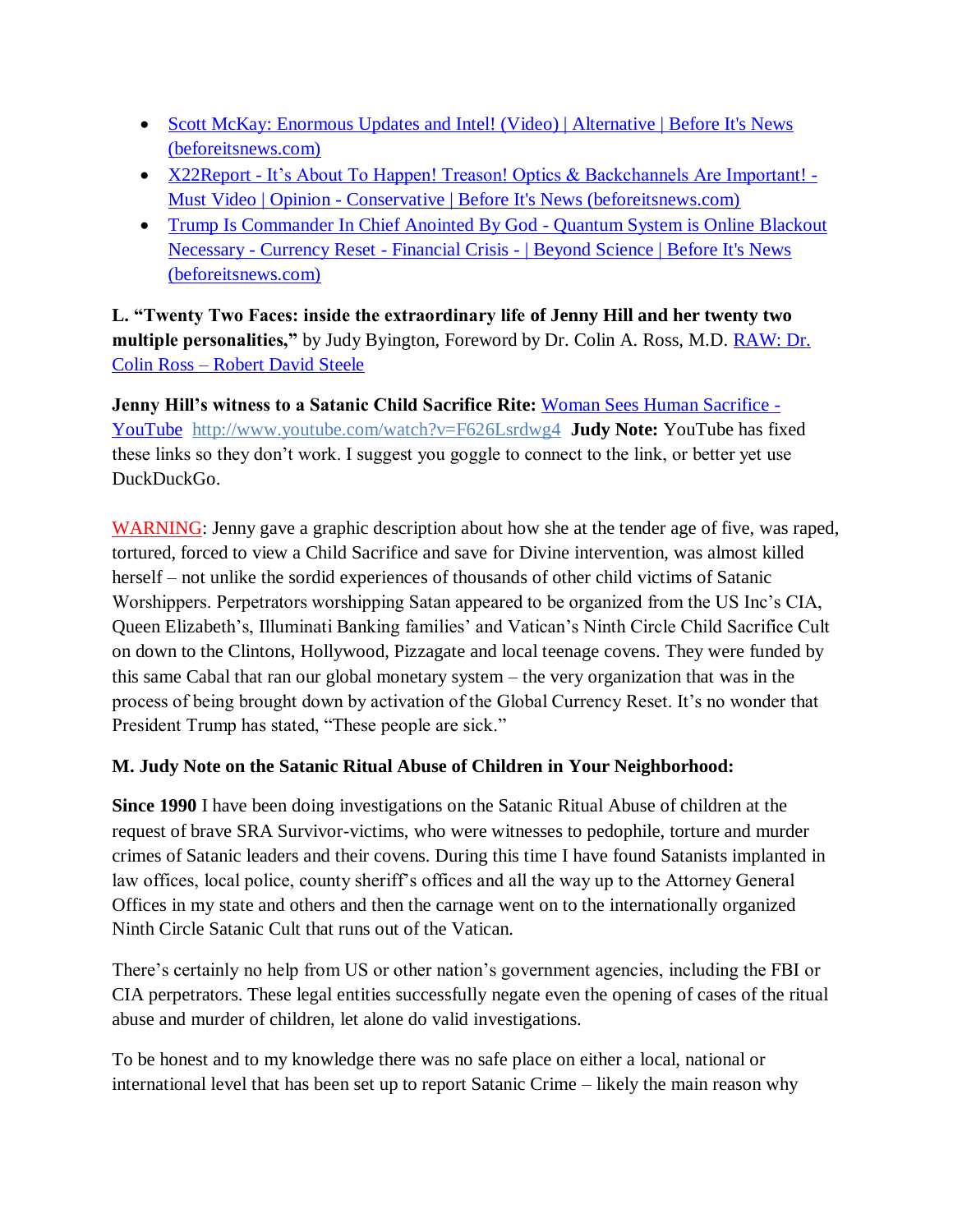local, national and international Satanic Covens so easily get away with the torture and murder of thousands of children on a regular basis.

**N. The following have been set up to report Crimes Against Children and incidents of human trafficking,** although I cannot verify as to the influence of Satanists within the organizations:

[https://wsbt.com/news/nation-world/crime-that-hides-in-plain-sight-fbi-releases-warning-signs](https://wsbt.com/news/nation-world/crime-that-hides-in-plain-sight-fbi-releases-warning-signs-of-human-trafficking?video=e56ba52a1b9d45ad8c8a033fd83fe480&jwsource=cl)[of-human-trafficking](https://wsbt.com/news/nation-world/crime-that-hides-in-plain-sight-fbi-releases-warning-signs-of-human-trafficking?video=e56ba52a1b9d45ad8c8a033fd83fe480&jwsource=cl)

**FBI Memphis (available 24 hours a day)** (901) 747-4300

**Submit an anonymous tip <b>tips.fbi.gov.** 

**National Human Trafficking Resources Center Hotline** 1-(888)-373-7888.

**U.S. Immigration/ Customs Enforcement (ICE):** <https://www.ice.gov/webform/hsi-tip-form>

**Federal Human Trafficking Website:** <https://www.state.gov/humantrafficking/>

**Called to Rescue** 855-646-5484 <http://www.calledtorescue.org/>

**Tim Ballard at Operation Underground Railroad:** <https://ourrescue.org/>

**Saving Innocence:** [https://savinginnocence.org](https://savinginnocence.org/) [https://www.youtube.com/watch?v=FT4tmI8YxCU&feature=emb\\_rel\\_end](https://www.youtube.com/watch?v=FT4tmI8YxCU&feature=emb_rel_end)

**US: Childhelp National Child Abuse Hotline** 1-800-422-4453

**USNCMEC Urgent victim help 24-Hour Hotline:** 1-800-843-5678

**Contact Interpol:** <https://www.interpol.int/Contacts/Contact-INTERPOL> <https://www.interpol.int/What-you-can-do/If-you-need-help>

**Europol Tipline** Tel.: +31 70 302 5000<https://www.europol.europa.eu/report-a-crime>

**EU Hotlines:** [https://ec.europa.eu/anti-trafficking/citizens-corner-national-hotlines/national](https://ec.europa.eu/anti-trafficking/citizens-corner-national-hotlines/national-hotlines_en)hotlines en

**Global: Human Trafficking Hotline Numbers:** [https://www.abolishion.org/human\\_trafficking\\_hotline\\_numbers](https://www.abolishion.org/human_trafficking_hotline_numbers)

**Human Trafficking Help and Resources:** <https://trafficking.help/us/>

**UK: Childhelp National Child Abuse Hotline** [BBC Action Line](https://www.bbc.co.uk/actionline)

**O. The Global Currency Reset and NESARA/GESARA were all about the Children**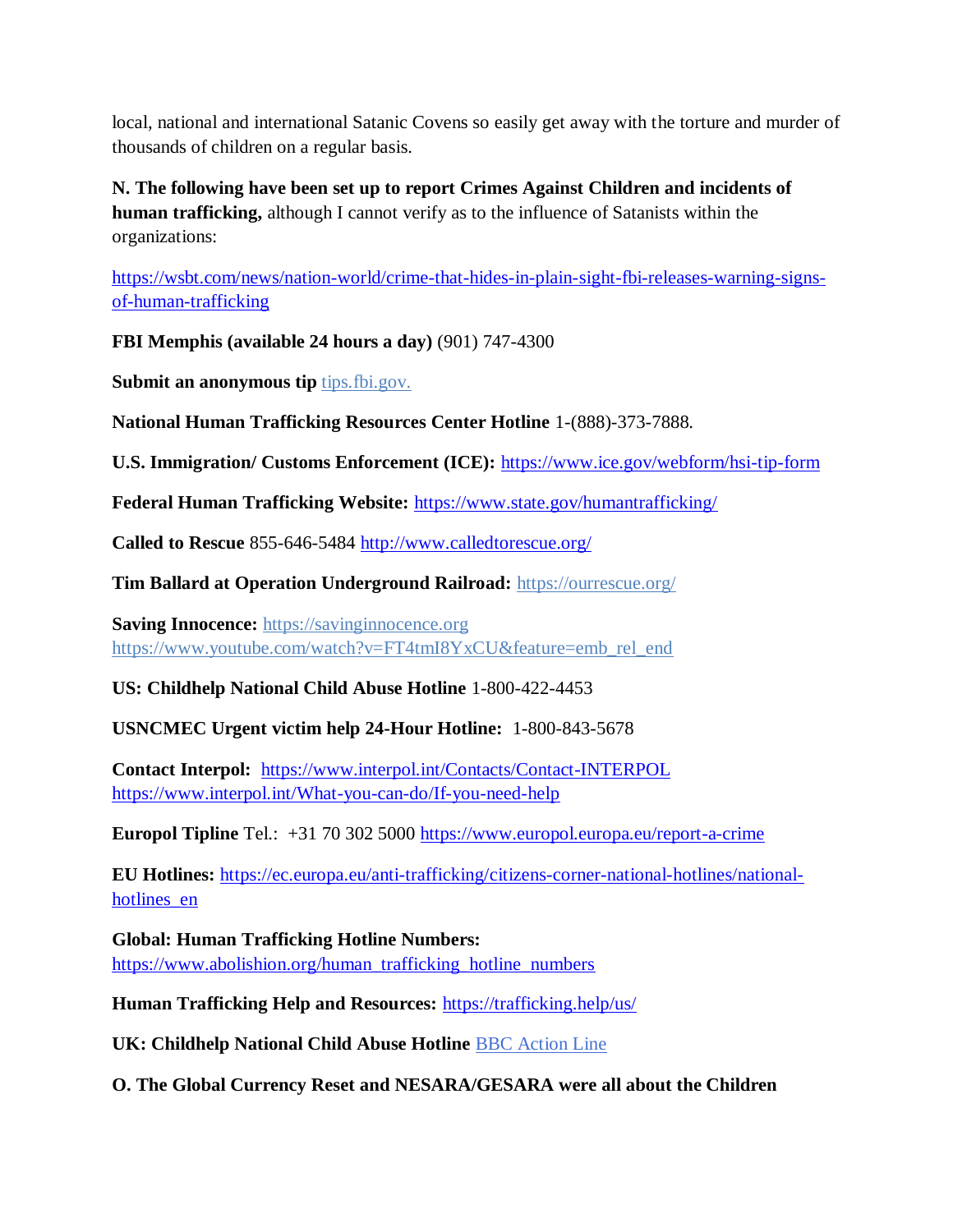*It's not about the money. It's about the children – the thousands of malnourished and traumatized children who in honor of Satan, were being raped and murdered so their Elite Perpetrators could supposedly gain power and rule the world.* 

*The first official act President Trump made the morning before he was sworn into office was to pay a visit to CIA Headquarters and declare a war on an international Child Sex Trafficking Ring run by these global elites.* 

*Let us fast and pray for these millions of little ones who were right now being rescued from Cabal underground tunnels across the globe, and tortured and killed by Satanic Covens right next door. Let us also pray for those Military Troops worldwide who were risking their own lives to save them. The ancient doctrine of Fasting and Prayer was explained here at the 10:30:32 mark:* <https://www.youtube.com/watch?v=4Mb9gU6DmKs>

**P. Judy Note:** *I do not now, nor have I ever, received monies for writing my Updates and articles. The compensation has been in having outlets to help Save the Children by exposing truths about the very secretive Satanic Ritual Abuse, Pedophilia and Child Sacrifice that was rampant in our international society.*

*The above was a summary of information from the Internet. It would be up to the reader to do their own research and decide whether or not it was valid.*

*I will send the Safe Link Website out when I find out what it is, plus it will be posted on several Dinar Websites. It is my understanding that by linking into the Safe Link Website it will generate a Non Disclosure Agreement to sign in order to obtain redemption/ exchange appointments.*

*After signing that Non Disclosure I will be unable to email, post or talk to anyone about the exchange process for 90 days, so I will be going silent and taking those 90 days to get my humanitarian project organized and going.*

*This is not a goodbye. I expect to be working with many of you in the near future. I can't tell you how much I have enjoyed getting to know you. You will remain in my heart forever.*

*A huge Thank You to those dedicated and brave Intel providers who wished to remain unknown; to our Angel Martha who worked 24/7 to expose what's really going on; to humble Wildfire Lady who is adept at exposing the truth; to Brad who does great research; to Bonni B who exposes the underlying causes of what is really happening and to Ken who uncovers almost unlimited Intel on pedophilia to help us Save the Children.*

*Let us Thank Q that the reset has finally come to be. I wish you well in your humanitarian efforts and look forward to seeing you on the other side where together, we will make life better for all.*

*Patience is a Virtue. Having Virtue is a sign of a good moral being. Good moral beings have the power to overcome evil and change the world. And, we will!!!* . . . Judy